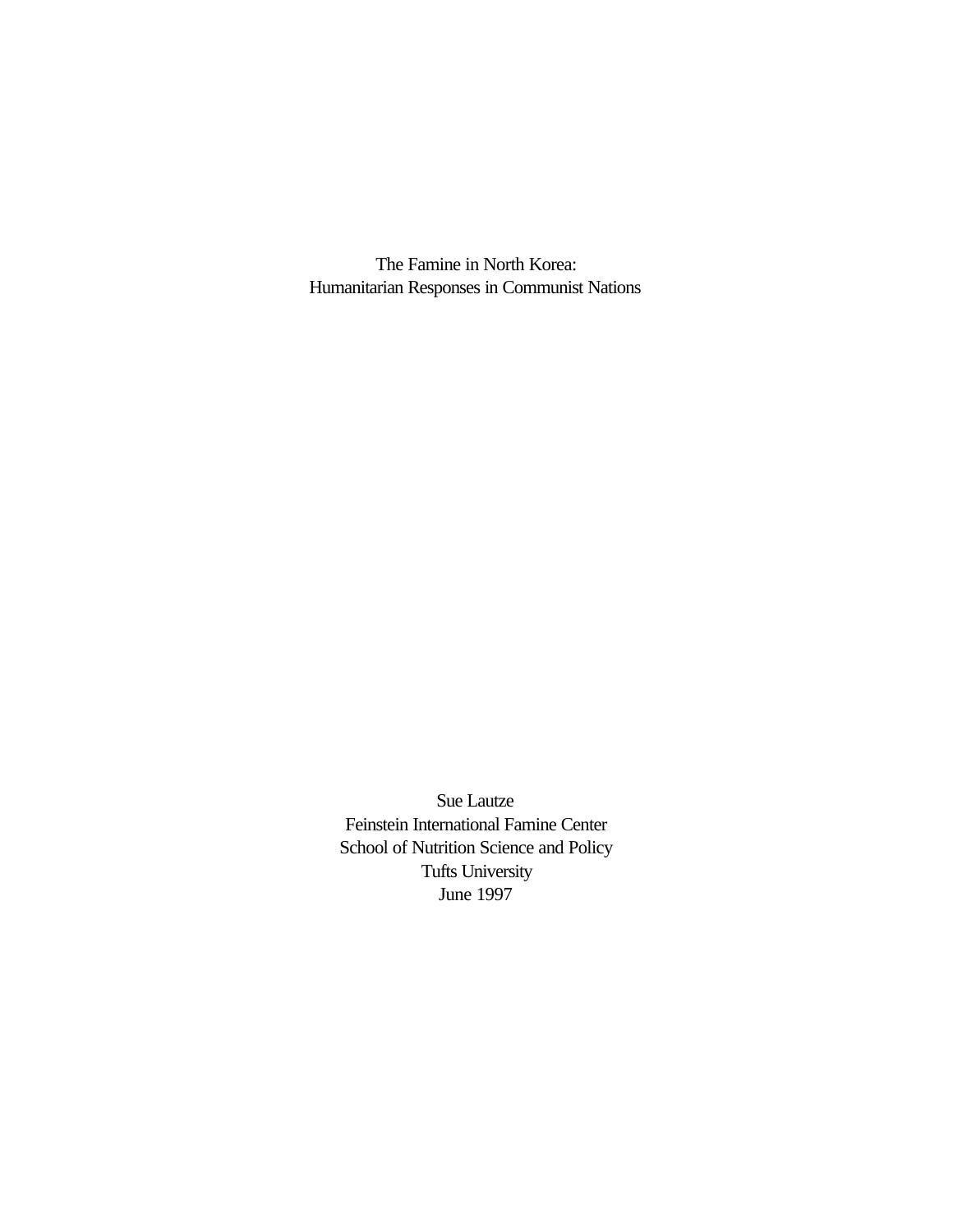This issues paper is intended to raise awareness and encourage debate about the current crisis in the Democratic People's Republic of Korea (DPRK). Given the level of controversy about humanitarian interventions in North Korea, Sue Lautze has attempted to provide a framework for analyzing the complicated and unique political, military and economic factors not common to emergencies elsewhere in the world. What is presented here should not be interpreted as fully confirmed, solid fact. Indeed, no information about North Korea should be taken as such. Instead, she has sought to provide an alternative, if controversial, methodology of interpreting and monitoring famine in North Korea. This multi-dimensional approach to understanding the intricacies of today's crises is in line with the Center's overall strategy to promote more effective responses to disasters.

Sue, a Mandarin Chinese speaker, lived in the People's Republic of China and worked for the Chinese Government in the late 1980's before joining the World Food Program in Beijing. For much of the 1990's, she has worked on strategic approaches to complex emergencies in the Horn of Africa. She brings a unique background of experience in Asian societies, communist systems, and man-made emergencies. Last year, she was the first person to visit the DPRK with the support of USAID. She continues to advocate for a well-informed, strategic humanitarian response to the crisis in North Korea. Sue raises difficult issues in this paper with the hope that those with access to North Korea will be better equipped to function in that highly complicated environment.

Our current knowledge and assumptions about economic, political and military behavior in complex emergencies may not be directly applicable in communist nations. This paper relates the crisis in North Korea today to the two largest famines to strike communist nations in the twentieth century: the Soviet Union under Stalin from 1931 - 1932 and the People's Republic of China under Mao from 1958 - 1962. The analysis presented is important for understanding famine in North Korea today. This paper warns of the potential weaknesses in the current mode of delivery of humanitarian relief while also providing useful guidance for improving humanitarian responses. Importantly, it explains why the use of food aid as a tool of foreign policy is counterproductive in the DPRK.

We assume that readers are familiar with the basic facts and figures of the disaster response in North Korea that began with the floods of 1995. Today, people are starving in North Korea, a situation which will surely worsen as the year progresses. Funding alone will not prevent the extensive loss of lives and suffering among North Koreans. A highly strategic, politically-informed, culturally-sensitive approach is also essential. However, even under the best of circumstances, the possibility of failure -- in a most humanitarian sense -- remains very high.

The situation in North Korea continues to evolve rapidly, making this a time-sensitive document. Your comments, insights, and criticisms are welcomed by the Feinstein International Famine Center of Tufts University.

Dr. John Hammock **Director**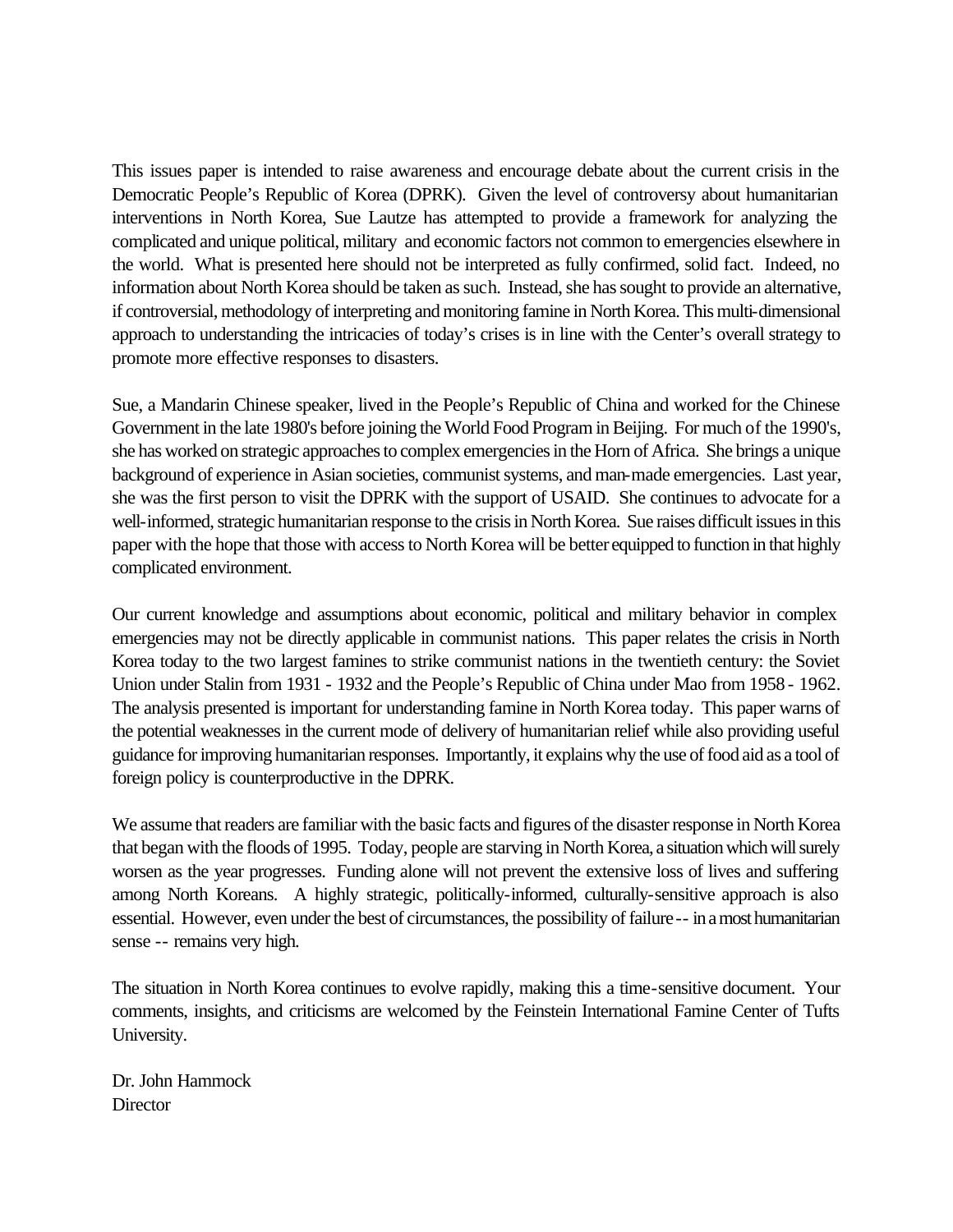Feinstein International Famine Center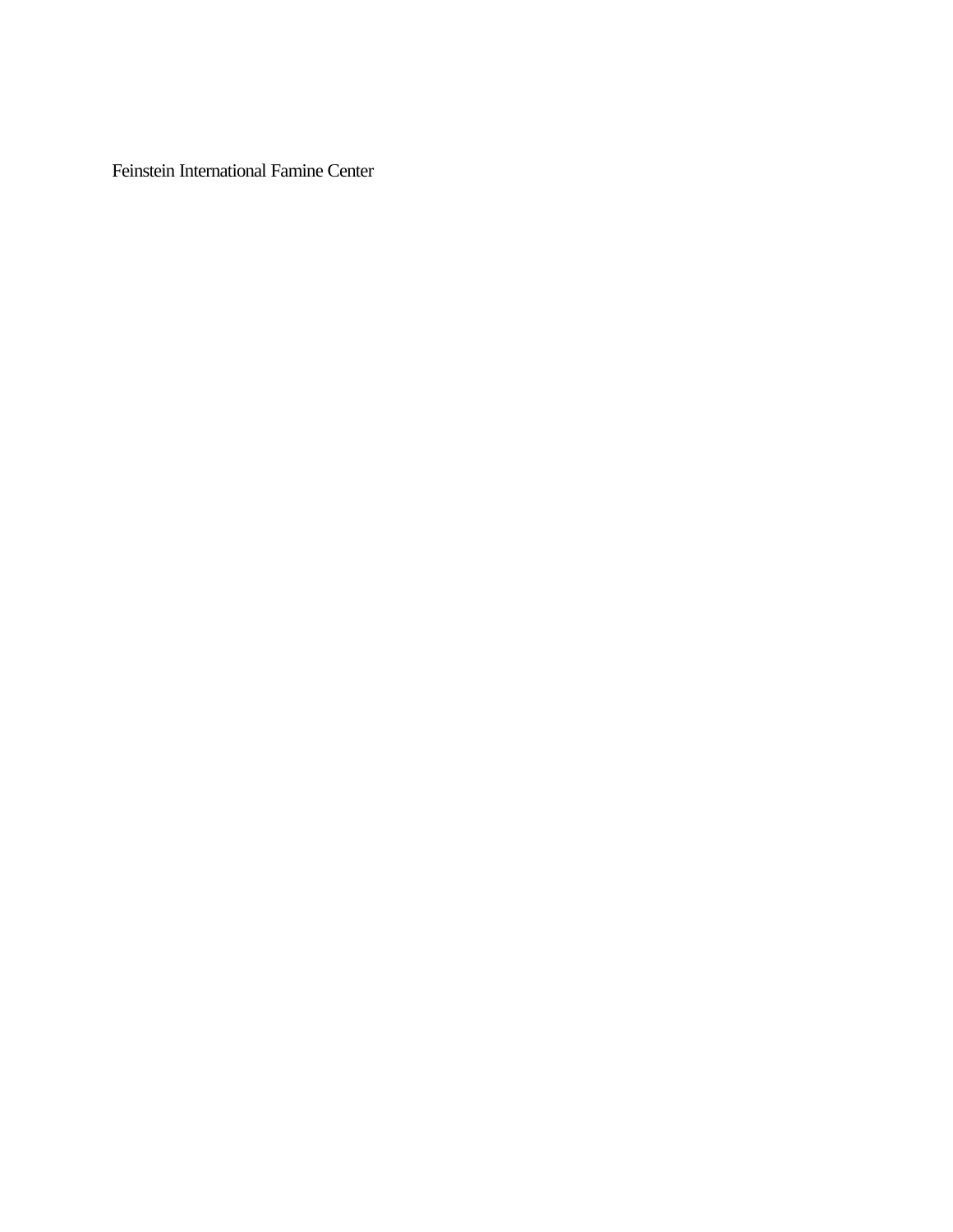### **Models of Famine in Communist Nations: Starvation Under Stalin and Mao**

Just as the international humanitarian community often looks to Africa to understand complex political emergencies, models of famine in communist nations can inform humanitarian responses to famine in the Democratic People's Republic of Korea (DPRK). In this spirit, it is important to look at the two largest famines to strike communist nations in recent history and adjust these models according to the unique conditions in North Korea. These two famines provide important benchmarks to consider when assessing needs and designing response mechanisms in the DPRK.

North Korea differs from both China and the former Soviet Union, just as they differed from each other. Kim Jong Il is in an unusual and less certain position of power than was Mao or Stalin. Unlike China or the former USSR, the DPRK has warned that the famine will deepen in the absence of large-scale food assistance. It has facilitated a limited number of visits for UN agency, NGO, and donor representatives. These organizations have physically accessed an increasing number of areas in North Korea. Lastly, the DPRK has assigned high-level, empowered officials to work with the humanitarian community.

That said, however, the DPRK's pervasive control of society, its global isolation, collectivized agriculture, precarious military situation, apparent internal political struggles and economic failure bear striking resemblances to the factors that led to massive famine in China and the former Soviet Union. There remain fundamental common characteristics in the communist system that determine the prioritized allocation of limited resources across different socio-economic groups. Understanding, remembering and addressing the inherent weaknesses of the communist system are important tools for humanitarians who are willing to serve in the DPRK.

Between six and eight million people perished in the famine in the Ukraine, the northern Caucasus, and the lower Volga River of the former Soviet Union during the years 1931 - 1932, while over thirty million people died from famine-related causes throughout China from 1958 to 1962. In both of these famines, rural peasants (many of whom lived in traditionally surplus producing areas) bore the brunt of starvation. In both China and the former Soviet Union, state-controlled granaries contained ample food supplies throughout these disasters. Famine conditions evolved due to several factors. Some are discussed more fully in the remainder of this section, including:

- regimes of terror that prevented open disclosure of famine conditions
- competing political interests in western nations
- the rapid collectivization of agriculture and massive, crash industrialization programs
- strict control of social organization and preferential treatment of elites and the military
- cults of personality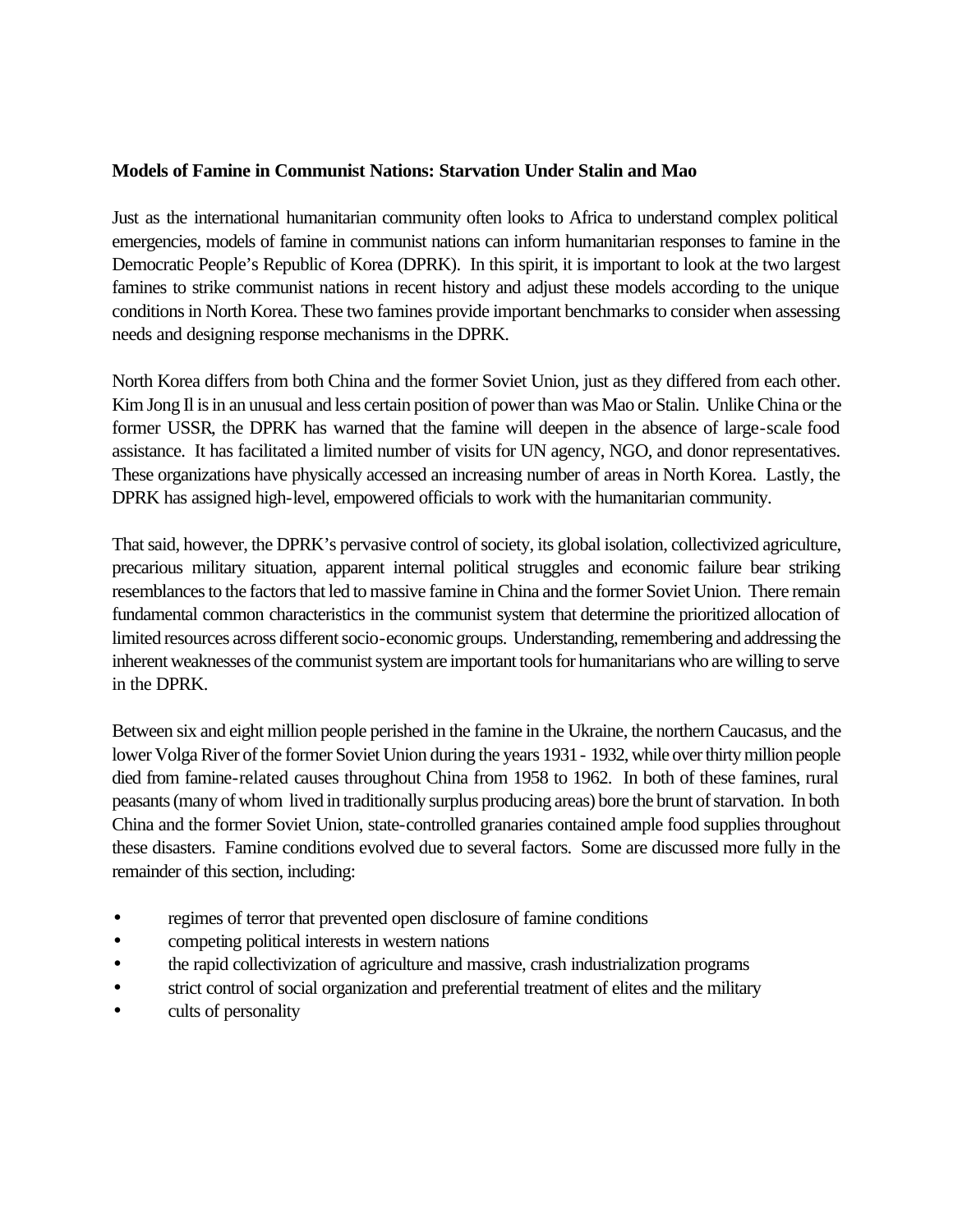#### *Limiting Information At Any Cost*

The earlier famines, like today's crisis in North Korea, were man-made and, therefore, political in nature. Unlike the crisis in North Korea, both famines were marked by genocide, e.g. the Ukrainians under Stalin and the Tibetans under Mao. Of critical note, the Soviet and Chinese famines occurred under the shadow of secrecy enforced by brutal means, including torture, execution, public humiliation and exile. The absence of tolerance for internal dissent and external review raised the death toll in both of these famines dramatically. Public officials who spoke out against government policies (such as the collectivization of agriculture and the enforcement of quotas) faced retribution ranging from dishonorable demotion to torturous execution. While still hotly debated in academic circles, it now appears that neither Stalin nor Mao was aware of the true extent of famine in his country during the early periods. It is now known, however, that they both became aware of the disaster but elected not to pursue immediate measures to alleviate suffering due to personal and political concerns.

Only a handful of westerners visited either the USSR or China during the famines, and government officials in both countries did a masterful job of disguising the extent and nature of famine. In 1960, Edgar Snow spent five months touring China and saw no famine conditions. The rural population did not dare talk to the visitors out of the well-justified fear of reprisals. In both the former Soviet Union and China, the streets where visitors went were swept clean of beggars. Starving peasants were forcibly sent to rural areas.

Foreign visitors saw occasional signs of acute malnutrition, but almost unanimously denounced "rumors" of famine. Likewise, the Chinese vigorously denied there was starvation in the country. Because the authorities had successfully duped all foreign visitors, they were able to maintain the myth that food shortages in China were due to natural disasters, especially flood and drought. Mao ordered that official meteorological data be rewritten to reflect unusual and disastrous climatic activity, even though weather patterns remained mostly favorable. This myth was maintained not only for the outside world. While life was hard in urban areas, most urban residents (almost 20% of the population) were also completely unaware of the extent of famine in the countryside.

The level and nature of internal, famine-related discourse in North Korea today is unknown, at least among humanitarian agencies working there. This includes the critical issue of the quality, veracity and quantity of the famine-related information disseminating from lower officials to the upper echelons of the DPRK Government. Recent foreign visitors have reported that some DPRK officials traveling with them outside of Pyongyang have been caught off guard by the extent of malnutrition and hunger witnessed in the countryside. North Koreans with access to relatives in the People's Republic of China are writing letters to them describing conditions in North Korea and begging for assistance. Further, some degree of internal displacement is being silently tolerated, providing at least occasional opportunities for inter-communal exchanges of information. Certainly, the international community has more information about the current famine than it had during either Mao's or Stalin's disasters.

The role that the free exchange of information plays in preventing and alleviating famines and prompting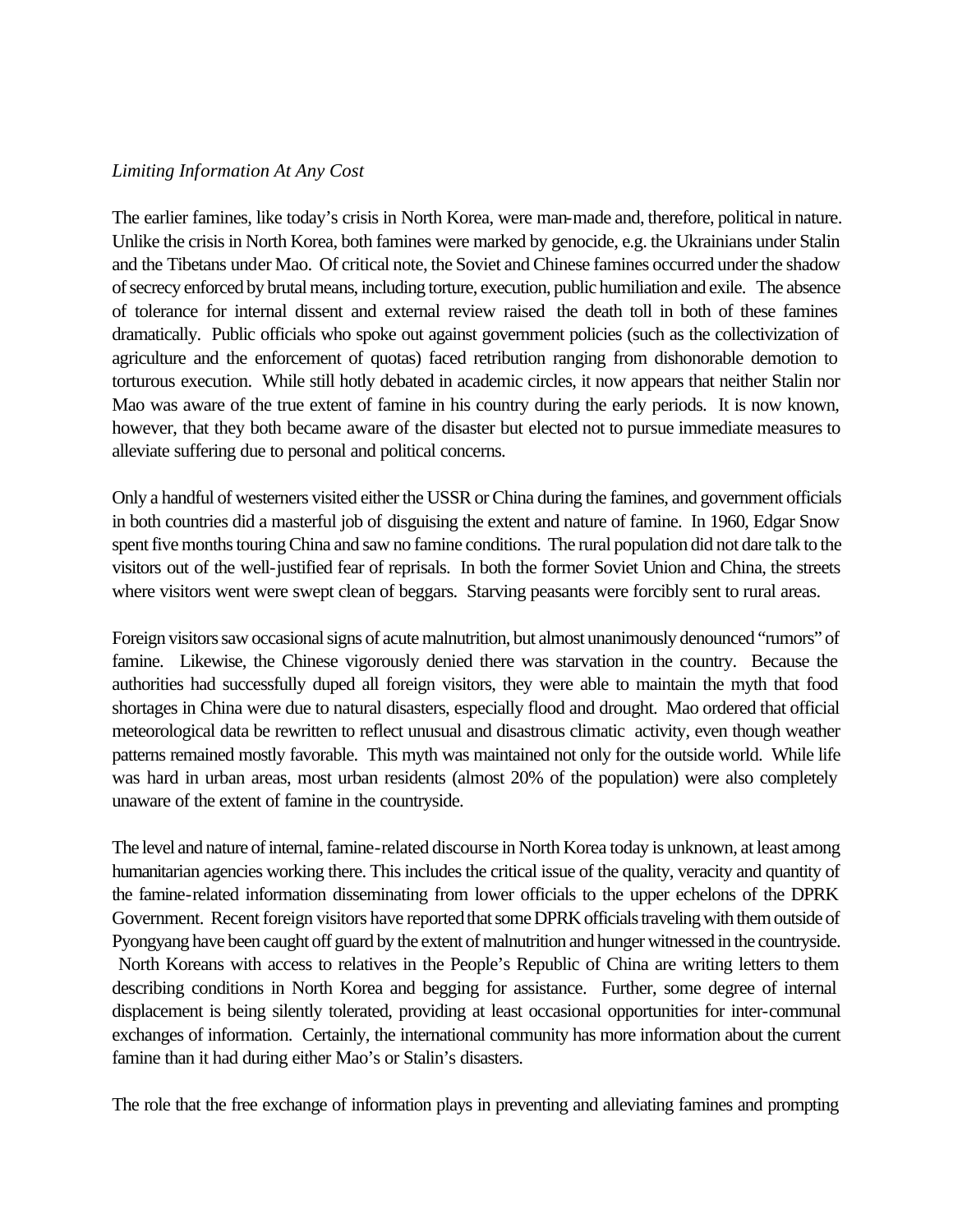effective responses has been well-documented. Politically-informed indicators of the degree of faminerelated information exchange among affected communities, DPRK officials, and the rest of the world must be monitored throughout the crisis. Many in the west today are ambivalent about the impact of humanitarian interventions in North Korea, but the sheer value realized by the access and presence of UN agencies, donor observers, private foundations, and NGOs should not be underestimated. However, current limitations on presence and access are having negative impacts on the prospects for survival of vulnerable populations in North Korea.

The problems resulting from a lack of transparency and accountability have gravely weakened the case of those humanitarians who advocate for changes in donor policies. There are critical gaps in information about the socio-economic, political and geographic distribution of suffering in North Korea. These include very limited access to areas known to be inhabited by politically or economically marginalized and vulnerable groups. The international humanitarian community's inability to assess the degree and nature of the fungibility of relief assistance has heightened suspicion. Some fear that relief food may be supporting important urban areas and the DPRK military at the cost of intended beneficiaries and/or the national security of the Republic of Korea and its allies.

The few humanitarian agencies with superior access to vulnerable populations are extremely reluctant to publicly disclose famine-related information for fear of losing access to these populations. Given the fragile nature of external relations with North Korea, it is possible that the total human toll of the current famine will not be known to the west for decades, and then only if and when population data and official records are made available to researchers. As in earlier catastrophes, the North Korean crisis has the potential to continue as a silent famine. This further undermines the ability of humanitarian and political leaders trying to prompt a humanitarian response unencumbered by political differences.

### *Political, Economic and Military Concerns Among Donor Nations*

In the earlier famines, a lack of humanitarian response was not solely the fault of China or of the Soviet Union. Western political concerns at the time also precluded substantial consideration of donor, government-supported humanitarian aid through direct intervention or political channels. The few indications of famine in China that reached the western world were dismissed by those in power despite impressive reporting by some US newspapers. Information about the famine in China reached the US at the height of McCarthyism. Many who did fight for recognition and a humanitarian response were ridiculed and discredited. Importantly, complete details of the extent of the famine in China were unavailable in the west until last year, an astonishing thirty-two years after the famine ended. Military issues played an equally important part in discouraging wide-scale discussion of the famine because China displayed an uncertain relationship with the Soviet Union at the time. Western political distance was justified by the threat of sparking a global war.

In a similar vein, (at least in the United States, South Korea and Japan) political, military and economic issues are currently being employed to justify an inadequate humanitarian response to the crisis in North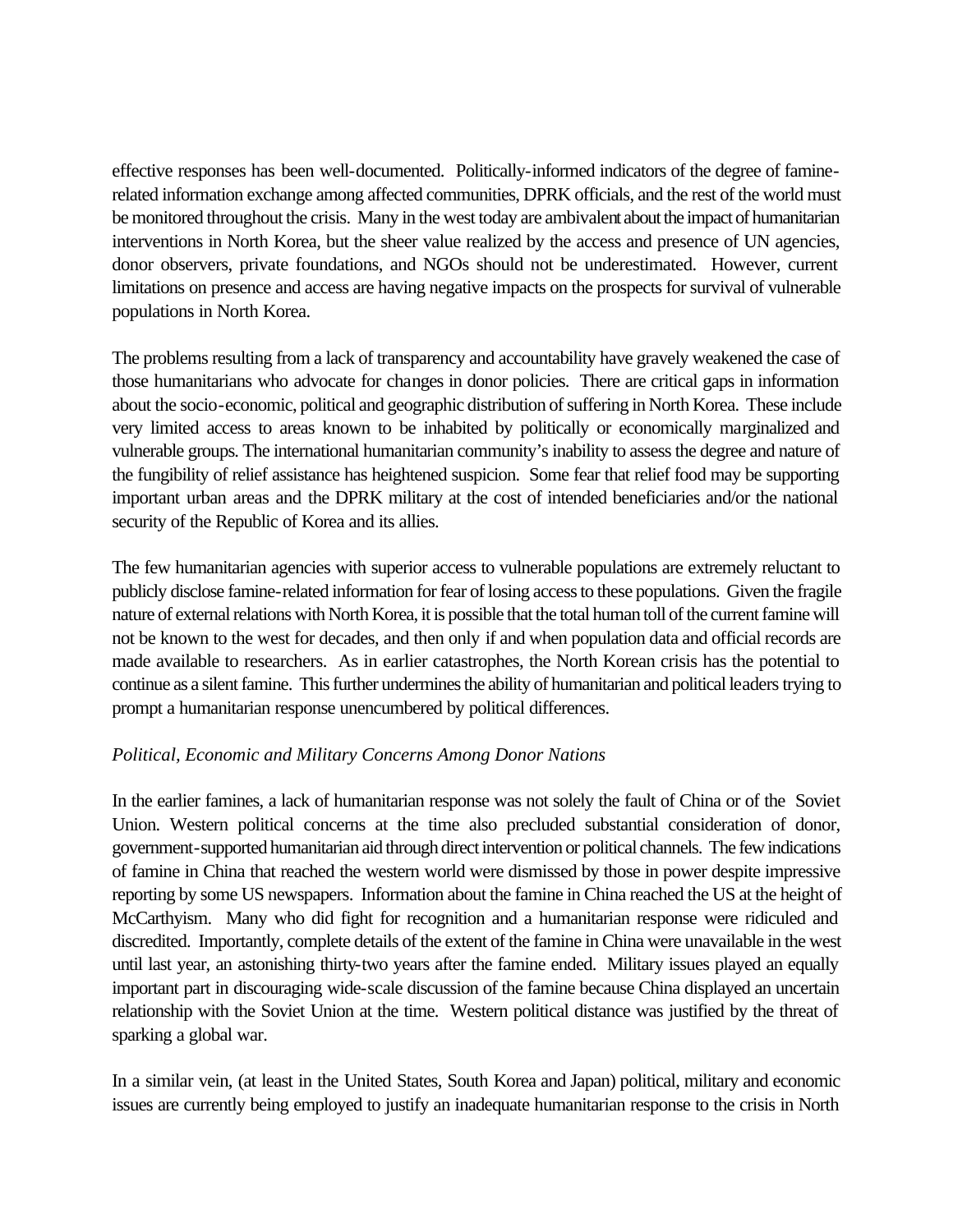Korea. On May 8, 1997, US State Department spokesman, Nicholas Burns, made this abundantly clear, stating:

We do not favor the current economic system of North Korea, which is a communist system, which has clearly failed the people...it is that system that has failed the North Korean people and has led to the starvation and deprivation that millions of North Koreans are now experiencing. So are we going to put into North Korea billions of dollars of American or Western or Asian money...to subsidize a communist economic system? No way...We are not going to spend billions of dollars of American money to prop up a decrepit, ancient oxymoron, which is communist economics.

In spite of considerable effort, the stances of potential donor governments have been unsuccessfully challenged by the humanitarian relief community. This is due in part to the particularly difficult and sensitive working conditions established for relief agencies in the DPRK. Further, just as in China under Mao, the US (and other countries) and North Korea have no formal diplomatic relations, precluding relatively free and easy access to North Korea.

## *Government Policies at the Expense of Agricultural Output*

Under both Stalin and Mao, human and productive resources were redirected to the rapid collectivization of agriculture followed by crash programs of industrialization. Though these policies had clearly failed in the USSR by the time the first five year plan was drafted in the PRC, Mao adopted them with even greater vigor than Stalin had demonstrated. These efforts radically influenced the distribution of starvation among farmers in China, just as they had in the former Soviet Union. In key "breadbasket" areas of cereal production, output fell to near-subsistence levels. Local officials were under great pressure (indeed, their own survival was at stake) to report inflated production figures. These figures later determined the allocation of quotas of cereal to be paid to the state by the collectives. The combined effects of poor production and high taxation meant that starvation was also widespread in fertile areas traditionally immune to such tragedies.

North Korea, however, is in a different stage of development. Collectivization is stable and industrialization has been abandoned due to a lack of resources and the decline of the former Soviet Union, the DPRK's traditional patron. Nevertheless, the historical issues remain relevant. Some anti-famine measures are in direct conflict with the communist authority's level of social control and have, therefore, been compromised. For example, the bulk of North Korea's human and productive resources has been redirected to the maintenance of one of the world's largest armies. Further, this army is constantly prepared for defense or assault, raising its maintenance requirements beyond the material and physical capacity of the people of North Korea. The DPRK army, as a labor force, has only recently been engaged in wide-scale agriculture production. With the vast resources invested in its military capacity, North Korea has lost potential agricultural production, industrial output, exports, trade, and political relations that might have provided adequate means to avert or address the current famine.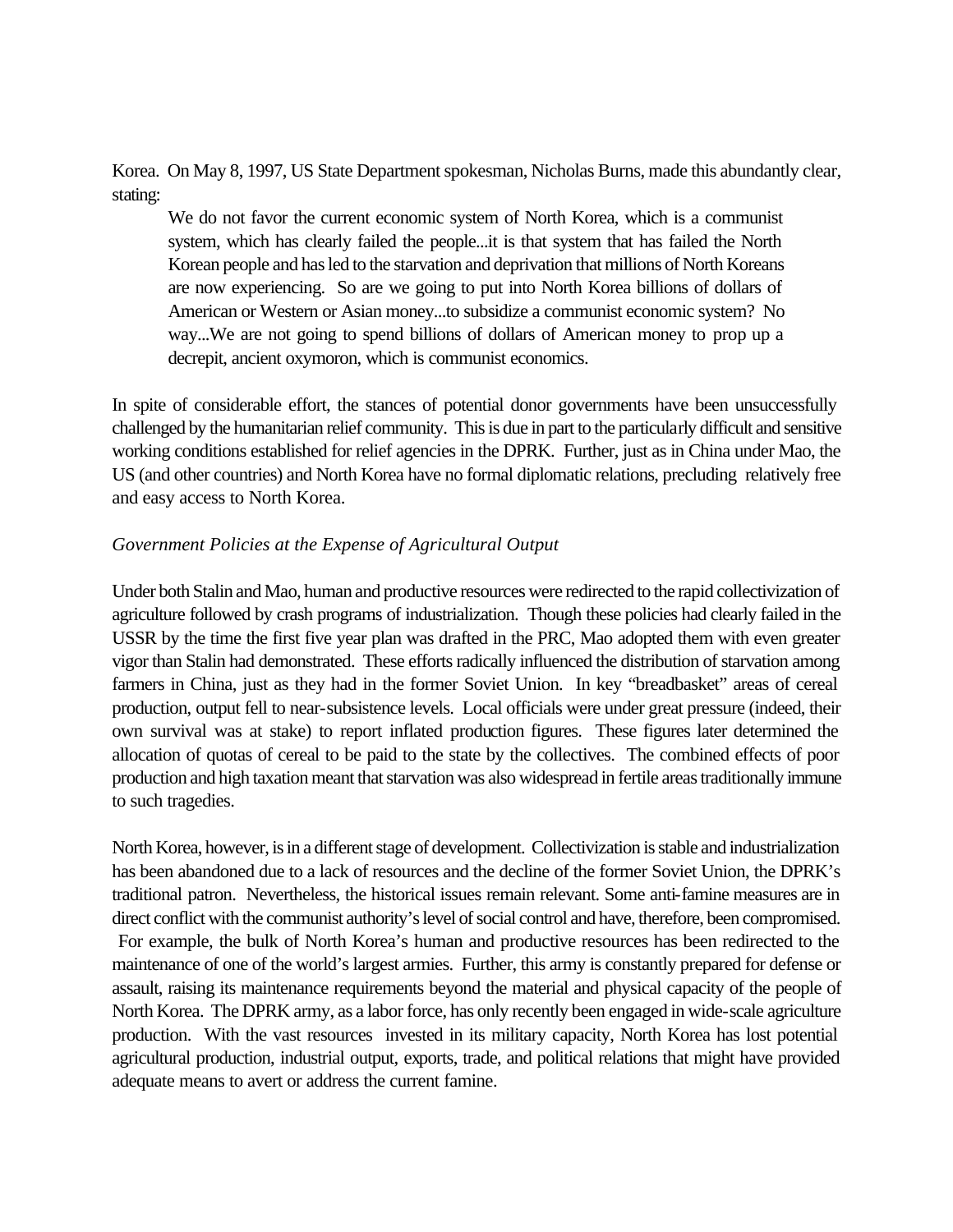For humanitarians working in this quandary, these facts should influence the design of indicators and emergency interventions. National and local government tolerance of private household agriculture production should be monitored. Household garden plots are managed by women and serve as a critical source of nutrition for families that can benefit from them, including relatives living elsewhere. Individuals have a greater incentive to invest time and resources into these plots rather than into communal activities. In rural areas where the population has been weakened by malnutrition and increased work requirements (e.g. flood-related land clearing), the conflict between personal needs and communal requirements is markedly even greater.

This has important ramifications for Food For Work programs, especially those that are designed to prepare flood-affected communal lands for agriculture production. The trade-off between quantities of cereals (relief food and communal production) and the availability of a wider range of vegetables (household gardens) requires balance. For humanitarian agencies, achieving such balance is very difficult, given that freedom of expression is not tolerated in the DPRK. Further, pervasive ideology dictates that the community and/or nation's needs must prevail over the personal.

Inputs for household garden plots are not a priority for local leadership, but households do go to great lengths to acquire small bits of plastic sheeting, fertilizer, seeds, etc. Where production is tolerated, chances of survival are greatly enhanced. Where household gardens are not tolerated or where households lack the physical or material resources to cultivate, vulnerability is increased. This includes urban as well as rural households.

Since the floods of 1995, the quantity of cereals that farmers are permitted to retain for consumption (set by official quotas) has declined. This is, of course, equivalent to an increase in taxation at a time of decreased production, a familiar warning signal from earlier famines in communist nations. This increases the vulnerability of farming communities, especially in traditionally surplus-producing areas that the state has relied on to supply the Public Distribution System (PDS). The extent of this increase is a function of the questionable quality of information provided through the channels of government. Adequate and accurate information provided by all communities allows for the most efficient taxation system, even when the resulting tax increases invariably increase vulnerability.

# *Preferential Treatment of Officials, Urban Areas and the Military*

Through control of population movements, potential opposition, food supplies and armed forces, Stalin and Mao successfully provided preferential treatment to loyal officials, urban residents and the military at the expense of non-privileged urban and rural families. Population movements were checked via a system of internal passports that prohibited people from leaving their home areas or assigned work units. Urban population size and composition were maintained through forcible displacement. During the famines, the populations of key urban areas were deliberately decreased to maintain a strong and loyal base of support. Through a system of quotas and ration tickets, the distribution of limited quantities of food was tightly controlled by the state. Lastly, in order to ensure social order and national security, military units were least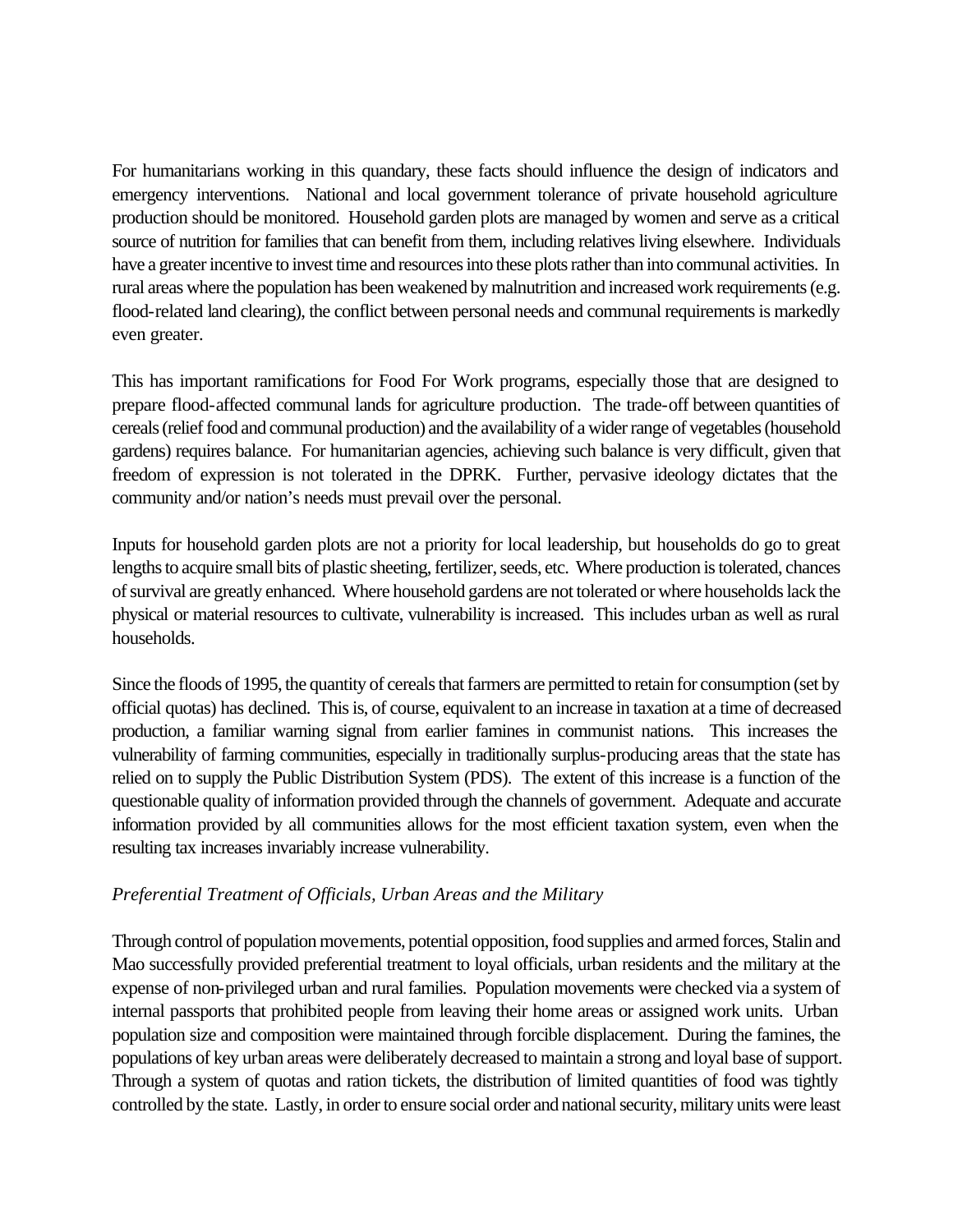affected by the famines. Without exception, all of these aspects of life under Stalin and Mao form the basis of social order in North Korea today. The preferential treatment of the North Korean military has been well-documented.

Importantly, there are reports of some silent tolerance for internal displacement from rural to urban areas in the DPRK. However, the "blind eye" nature of this policy makes it almost impossible for humanitarian agencies to address the needs of the internally displaced. Officially, no such community exists. As in other emergencies, voluntary displacement is a desperate measure taken only when all other means of survival have failed. The movement away from family and commune severs the only two safety nets available to the poor. In China, such displacement spelled near-certain death as authorities denied access to urban areas and rural communes did not have resources to share. Parents abandoned young children in deep holes along roads and rail lines in dire hope that someone would rescue them. Alarmingly, recent reports from North Korea indicate that similar measures are being employed, at least along the rail line to Siniujiu.

Under a communist system, ration tickets are necessary but not sufficient to acquire consumer goods and food staples. Cash is needed for the actual purchase. Despite holding precious grain tickets, unimportant urban dwellers and lower ranking government officials found that no amount of cash or tickets could buy grain at the height of the Chinese famine. Special shops for ranking officials and important urban areas were stocked throughout the famine. Those with access to state granaries often exchanged valuable artifacts and hard currency for grain, much to the advantage of the Chinese government. A similar system, the *torgsin* shops, enriched some members of the former Soviet Union. In China, ration tickets themselves served as a second form of currency while black markets were occasionally tolerated but were susceptible to sudden closure. Understanding this underlying economy leads to important but very difficult indicators to be monitored in North Korea.

As in other societies, preferential treatment is not solely dictated by the governing system. Intra-household allocations are equally important for the survival of the elderly and the young. In North Korean culture, in times of need, the elderly suffer before the children, and able-bodied men eat better than women. During times of desperation in China, intra-household fighting was common and led to incidents of murder and cannibalization. While there are conflicting reports of cannibalization in North Korea today, tensions in intra-household distributions are undoubtedly rising. Indicators, such as official statistics on the divorce rate, can be monitored by proxy.

# *Mao's and Stalin's Consolidations of Power and Cults of Personality*

In the western world, an unspoken and misplaced hope that starvation would lead to a popular uprising further precluded any official humanitarian assistance for the Soviet and Chinese famines. This view seems to be informed by western models of democracy where such extensive suffering would surely result in the fall of government. In fact, the west grossly underestimated the resiliency of the despotic leadership and their extent of control over society. Indeed, Mao's and Stalin's famines precipitated massive consolidations of power, extensive purges of opposition figures, and a broad-based strengthening of their cults of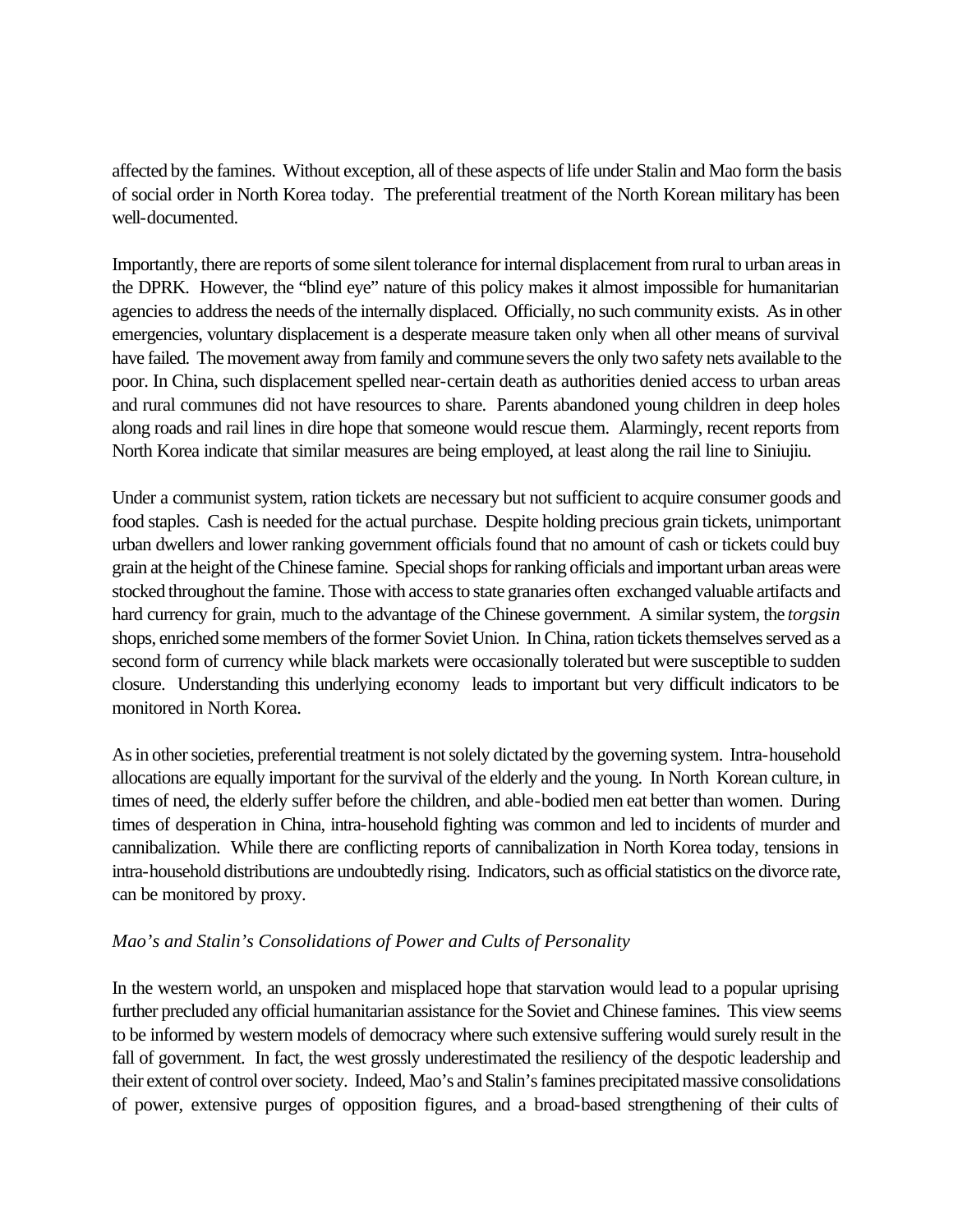personality. Obviously, Mao and Stalin maintained control long after the famines ended. The west also underestimated the population's fear of reprisals that prevented them from organizing revolts, stealing food or even complaining about food shortages. In China, most peasants believed that neither Mao nor the communist party would allow them to starve to death. By the time they realized the inevitable, they were far too weak to protest.

Despite the failed theories of earlier administrations regarding the link between famine and political collapse, the same political strategies are again being employed in the United States with respect to the DPRK Government. Some members of the US Congress and the National Security Council are against providing famine relief lest it bolster a communist regime seemingly in decline. There is much discussion among the Japanese, South Koreans, and the United States that a "soft landing" should be engineered for the "inevitable" collapse of the DPRK.

At least in the humanitarian community, Kim Jong Il is an unknown quantity. Will he soon agree to productive four-party talks or will he force his people to endure several more years of famine in order to protect the communist system? The latter option is what a Stalin/Mao model of famine in communist nations would predict. In addition, the prediction would be supported by the nature of the communist system, where one's security has been found only in trusting strong leadership. In North Korea today, the people know no other system, having endured communism for several generations.

# **Humanitarian Relief Systems in North Korea**

The floods of 1995 (and to a lesser extent, 1996) continue to define the context of humanitarian relief in North Korea. However, the nature of the crisis has changed markedly. During 1995 and the first part of 1996, a rather straight-forward (albeit insufficient) natural disaster emergency response was tolerated by all concerned governments. Since then, increasing political, economic, and military concerns have complicated the disparate humanitarian response system. Although quietly acknowledged as a political-economic crisis, humanitarian assistance is still provided under the guise of flood relief. For example, the Flood Damage Rehabilitation Committee (FDRC) is still the main point of contact for relief agencies, while access to line ministries has been limited. The famine in North Korea is no longer solely a natural disaster and requires a more strategic humanitarian framework for monitoring, reporting, logistics, standards and coordination. Failure to change the context of relief operations from a natural disaster to a political/economic emergency will result in inadequate access and assistance for vulnerable populations in North Korea.

In the 1960's, misled foreign visitors praised Mao's reforms and wrongly believed that the system of rationing had fairly distributed hunger across the whole Chinese population. This ration system closely resembles North Korea's Public Distribution System (PDS). Access to state-supplied food (domestic produce, relief or imports) is strictly determined by one's status, with key military units, government officials and urban residents always outranking peasant farmers. In sum, the more important an individual is to the state, the better treated his family will be. This is counter to the humanitarian's objective of serving the most needy first.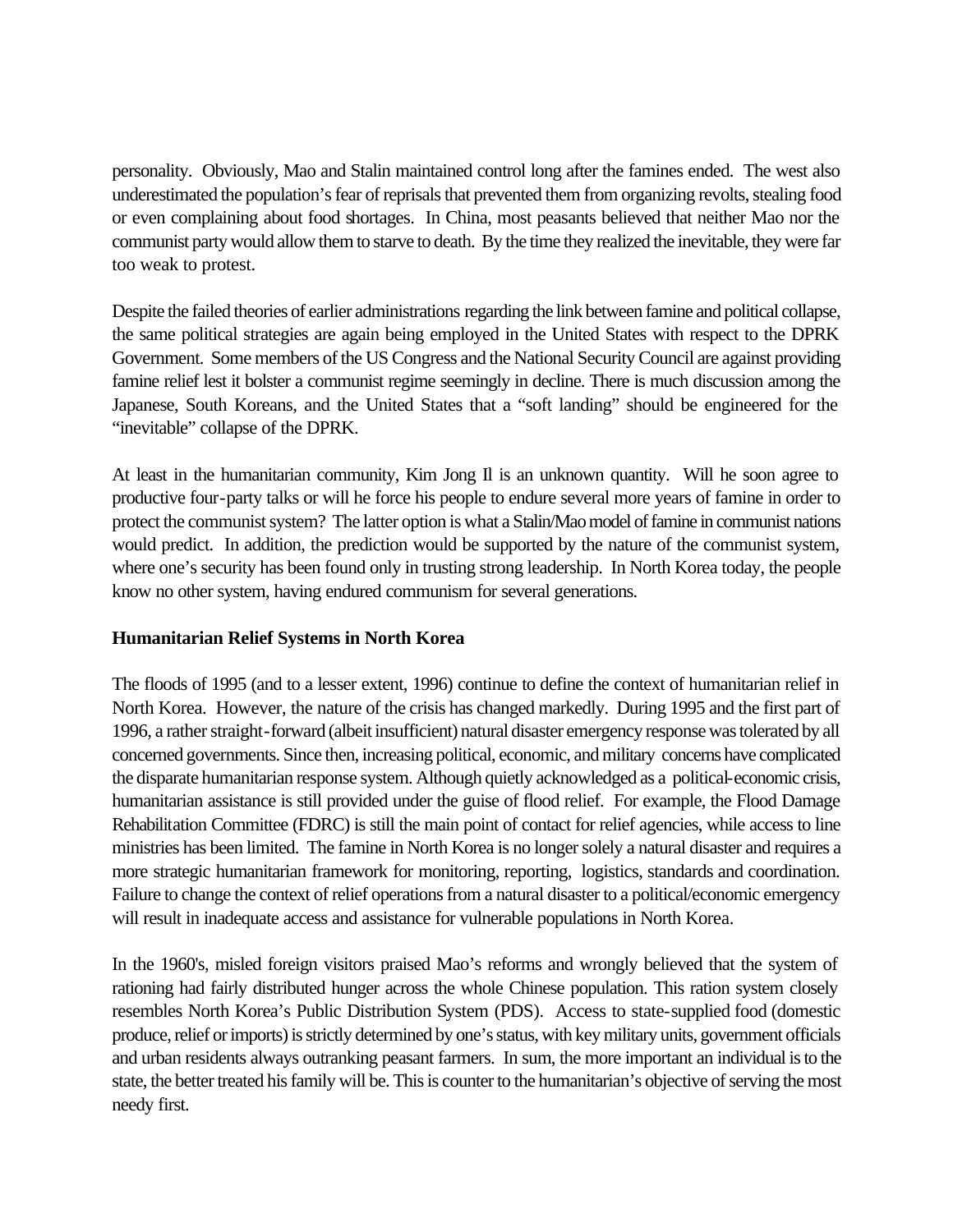From the outset, the UN system and its donors have placed a great deal of faith in the ability of the PDS to deliver relief to areas most in need. Given the limited logistical capacity of relief agencies, this is understandable. This faith, however, rests on a few questionable assumptions. The first is that the priorities and policies of the DPRK Government can be made consistent with those of the humanitarian community, e.g. targeting of the most vulnerable, *useful* access to areas where food is being distributed, free access to areas suspected to be affected by food shortages not directly related to the flood, etc. The second is that the Public Distribution System has adequate resources not only to deliver to populations traditionally served by the PDS, but that it also can be modified to reach populations that are usually self-sufficient in cereal production, i.e., those that would not normally receive cereal rations from the state. At a time of wellknown and extensive fuel, transportation and food shortages, it would appear unwise to expect so much of the PDS. To further complicate the matter, external agencies have yet to successfully understand the DPRK's system of beneficiary identification.

Relief agencies, especially the UN World Food Program, have been remarkably candid about their own limitations. Even so, the use of the PDS must be more completely justified. Indeed, it is the responsibility of humanitarian agencies working in North Korea to prove that the DPRK Government is working to address famine conditions *in the worst affected areas,* particularly given the difficult issue of the fungibility of relief aid.

Currently, agencies are permitted to do "spot checking" of relief items at any point along the port-tobeneficiary route. Theoretically, it is possible for a monitor to follow provided relief food from the port at Nampo to grain depots and into the houses of those who qualify for relief assistance. Nevertheless, this can unknowingly amount to useless information and wasted resources in a country where the distribution of national grain supplies (including relief and domestic production) is controlled by central authorities. The possibility that the state is withholding PDS food rations from populations receiving emergency relief food from humanitarian agencies needs to be rigorously investigated.

In addition, there has been no hard evidence of "additionality", i.e., that emergency relief food is being provided *over and above* what others of similar status living elsewhere are receiving. In the absence of additionality, the provision of relief food can supplant the role of the PDS. Where international assistance is supplanting the PDS role, the PDS is able to withhold grain from its central supply and redirect this food for other purposes. Those who are concerned about the potentially negative impact of relief assistance, including the possibility that such assistance may be propping up a regime or supporting the DPRK military, have rightfully raised doubts about this critical flaw in the relief delivery system.

There are reports that the DPRK government has stopped providing food through the PDS to marginalized regions. Given limitations of fuel and fiscal resources, it is only entrepreneurial local leaders, e.g. those that can muster train engines or trucks and fuel, who are able to acquire much-needed relief food to save their hungry populations. Those areas without economic resources or political capital seem to have been left to fend for themselves. In one sense, this is understandable, given the extent of economic collapse and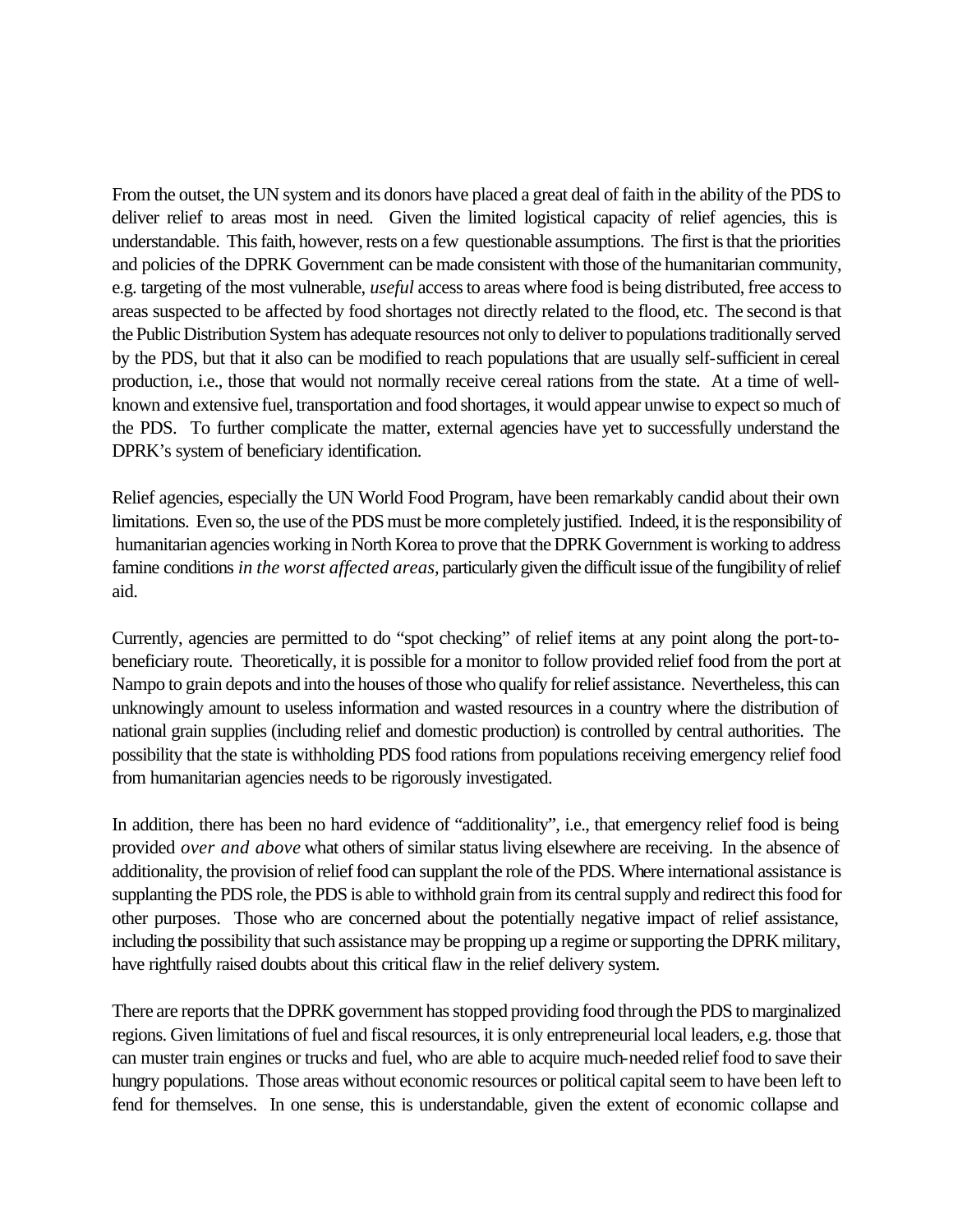widespread demands for limited quantities of relief assistance. However, the DPRK's insistence on maintaining a full army and providing for the population of Pyongyang and other important areas at the expense of those who are suffering, diminishes this argument considerably.

During the week of May 19, 1997, the European Union announced the donation of 155,000 MT of relief food for North Korea. However, these quantities are dwarfed by the estimates of the national food requirements for 1997. Hence, the problem of who will benefit from these donations looms as large as ever. There will not be enough to go around. Providing more relief assistance into a system that is logistically and politically incapable of reaching vulnerable areas will be at best, ineffective, and at worse, harmful.

# **III. Strengthening the Humanitarian Response**

Given the limited information about the true "inner workings" of the DPRK, it is difficult to derive indicators to guide an effective humanitarian response to the famine in North Korea. This section outlines some indicators that may be useful to organizations working or aiming to work in North Korea.

## 1. *Private Household Food Production*

By June, households in rural areas should have already prepared small gardens adjacent to their households or, illegally, terraced on hillsides near settlements. Small quantities of plastic sheeting, fertilizer and other inputs greatly increase production on these tiny plots. In the absence, lateness or inadequacy of these preparations, household vulnerability will escalate as the season progresses. Women are responsible for the preparation, care, harvest and management of this key household food resource.

Barriers to production may include poorly-designed Food-For-Work projects that drain "surplus" household labor, a lack of agricultural inputs, inadequate nutrition due to intra-household discrimination against women, or local leadership that is under pressure to maximize efforts to produce communal output.

# 2. *Functionality of the Public Distribution System*

It is known that the DPRK possesses an extensive and impressive-looking transportation network of trucks, trains, warehouses, etc. The infrastructure of the PDS is not an issue in this famine. Rather, the current effectiveness of the PDS can be gauged *only* by accurate information reflecting the location and availability of fuel in North Korea. This highly sensitive information is not likely to be available to the international humanitarian community. Fuel rationing for military and civilian uses is managed by separate systems. Aside from extraordinary circumstances, local leaders are only able to attract relief (or other) food to their areas if they control adequate stocks of fuel for civilian purposes. Fuel is in drastically short supply. Control of fuel is a function of a local leader's political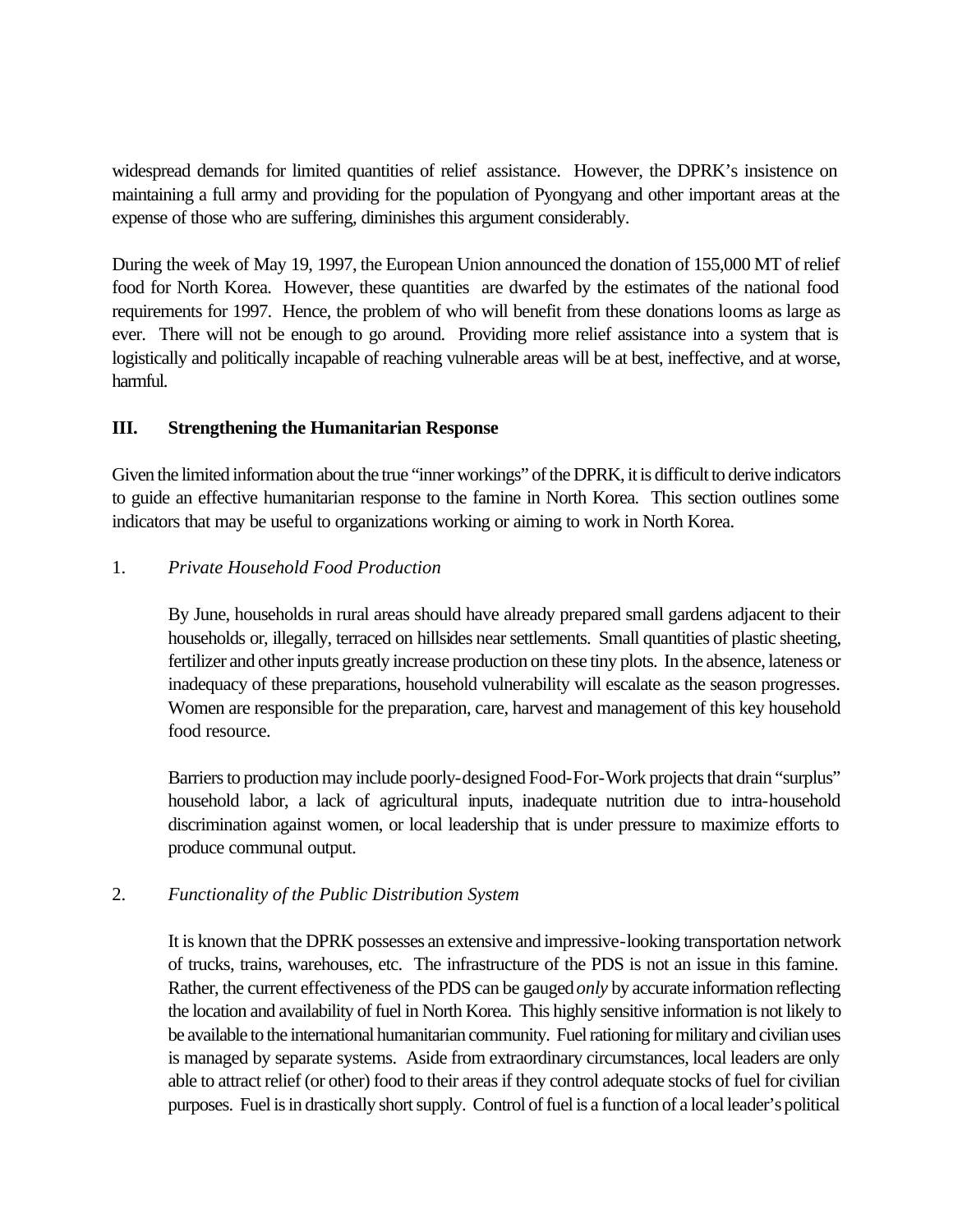clout, local economic resources (e.g. scrap metal) and potential economic production (e.g. fertile agriculture areas). Humanitarians should not confuse the availability of physical transport with the actual capacity to deliver relief food.

The PDS is not functioning in all areas. Where the PDS is functioning, even at minimal levels, relief food should only be provided if adequate guarantees of additionality (i.e., relief rations in addition to rations already provided by the PDS) can be secured. Otherwise, relief supplants the role of the state, thereby freeing up resources to be used for other, non-emergency purposes, potentially including military supply.

In addition to fuel shortages, inadequate food supplies, weak local leadership, and prioritization of urban and military populations have also forced the failure of the PDS in regions that are politically and economically marginalized. These areas need to be identified, accessed, assessed and served. To do so may involve the in-kind contribution of fuel to ensure adequate and timely delivery or relief food.

The PDS is supplied by quotas imposed on communal farms. Humanitarian agencies need to discuss and monitor the status of quotas in vulnerable areas prior to and during the 1997/98 harvest. Increased quotas are equivalent to raising taxes at a time of presumable further decreases in agriculture production. This combination is a serious threat to the survivability of households organized in communal production.

### 3. *Markets/Assets*

For disaster-affected households, assets are usually the last cushion between survival and starvation. As household asset bases are depleted, household vulnerability increases dramatically. This relationship between asset bases and vulnerability should be discussed with DPRK counterparts in order to gain cooperation in quietly monitoring official and black markets. The black market is tolerated in North Korea and, to the extent possible, should be watched. Trends in the volume, type and price of goods should be followed. The availability of small livestock (dogs, chickens, pigs), often sold on the black market, is an important indicator. Their absence from the rural areas represents both an important sign of high vulnerability and an opportunity for emergency livestock interventions.

As natural resources (fuel, wild foods) are depleted, there will be an increasing reliance on the black market for goods once freely provided by nature, increasing the need for cash. This will be particularly hard on families with limited kinship ties, flood victims who lost household possessions, and others living in traditionally poorer areas. In addition to grain ration coupons, cash is needed to purchase cereal (and other goods) officially from the PDS, further increasing the demand for cash. The price of PDS-supplied grain should be routinely monitored in household spot-checks. Price increases and deepening reliance on markets will further stress household asset bases.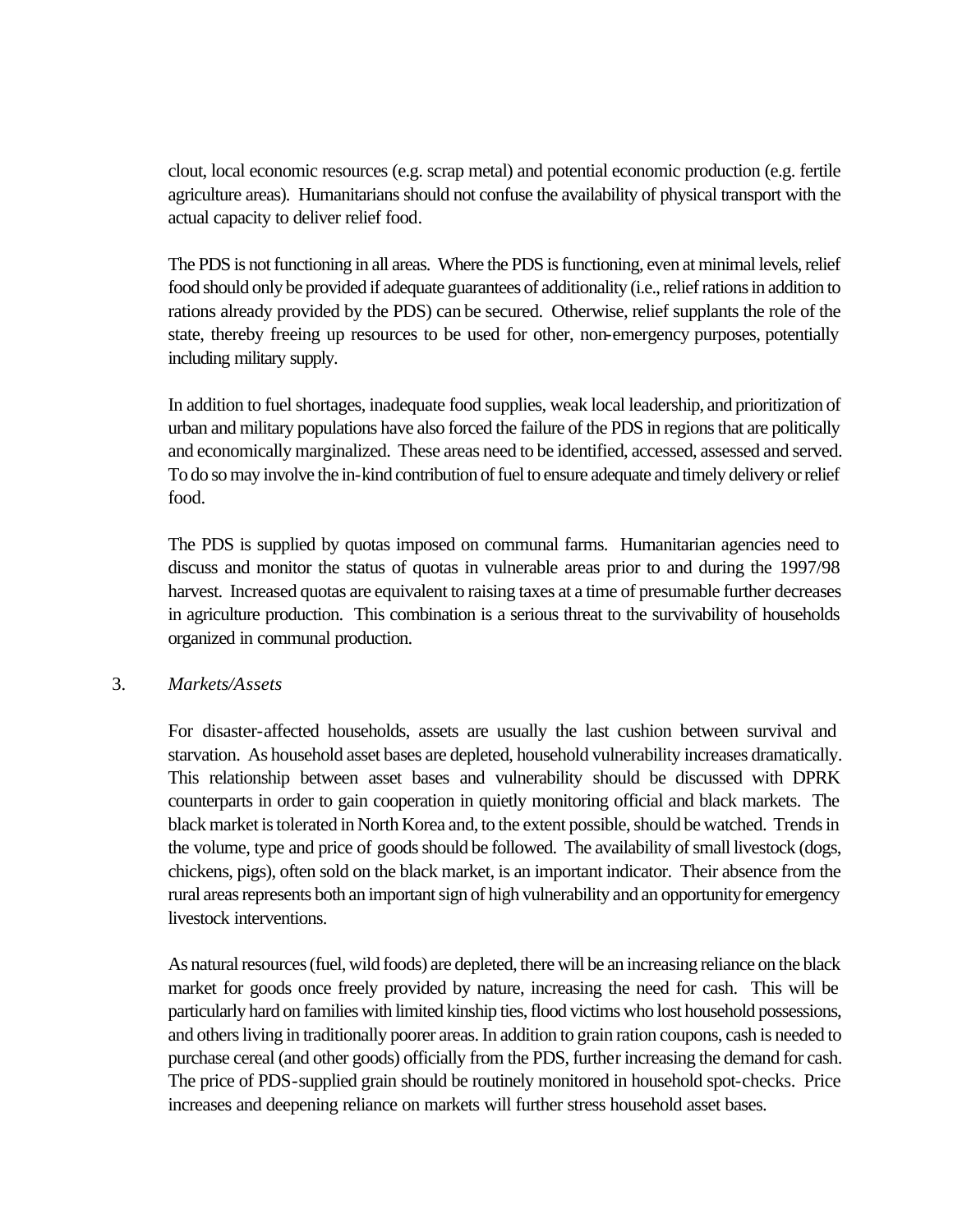These types of questions should be monitored: Is the black market still tolerated? Is it growing? Do vulnerable households have access to the markets? What is the official price of grain? What is available on the black market and at what cost? Are there large-scale sales of furniture? If so, will this lead to fuel problems for the poorest households this winter?

## 4. *Distribution of limited resources*

The ration system does not distribute North Korea's limited resources in an equal fashion. Given increasing strains on available resources, inequalities will deepen. It is safe to assume that the DPRK will, if it hasn't already, determine which areas will receive centrally-controlled cereal supplies (relief, imports and domestic production) and those that won't. It is possible that the DPRK will assign relief organizations to concentrate their efforts in these selected and priviledged areas. If this happens, this will further delimit the access of relief organizations to economically and/or politically marginalized populations.

To the extent possible, relief organizations should coordinate their efforts and compare their information about populations they have accessed and been permitted to serve, in order that limited relief supplies are targeted to those who are most vulnerable. There are not enough relief supplies to justify the provision of relief solely on the basis of access granted. Prioritization should be based on need but, bear in mind, this may be in conflict with the system of prioritization employed by the DPRK (e.g. economic potential, political power, etc.)

### 5. *Information*

Some organizations have quietly gained access to highly vulnerable populations in the DPRK and are doing excellent work to serve these needy populations. This is an important anti-famine strategy and their efforts are to be commended. Given the sensitive nature of access, some organizations have been reluctant to release information about these areas for fear of losing access to these populations. As a note of caution, these organizations may be underestimating the role of information exchange in averting the worst effects of famine. Simple possession of information is inadequate; it is the *open exchange* of information that alleviates famine.

Given the dire need for relief supplies, humanitarians should expect their counterparts to be under extreme political pressure. This requires an even higher level of transparency than in other difficult emergencies. This classic humanitarian dilemma has no easy answers. In general, however, the greater the flow of information, the better coordinated and supplied the overall response to the emergency will be.

There are indications that officials in Pyongyang may not have an adequate understanding of conditions in the countryside. Humanitarian agencies can provide a vital service to the populations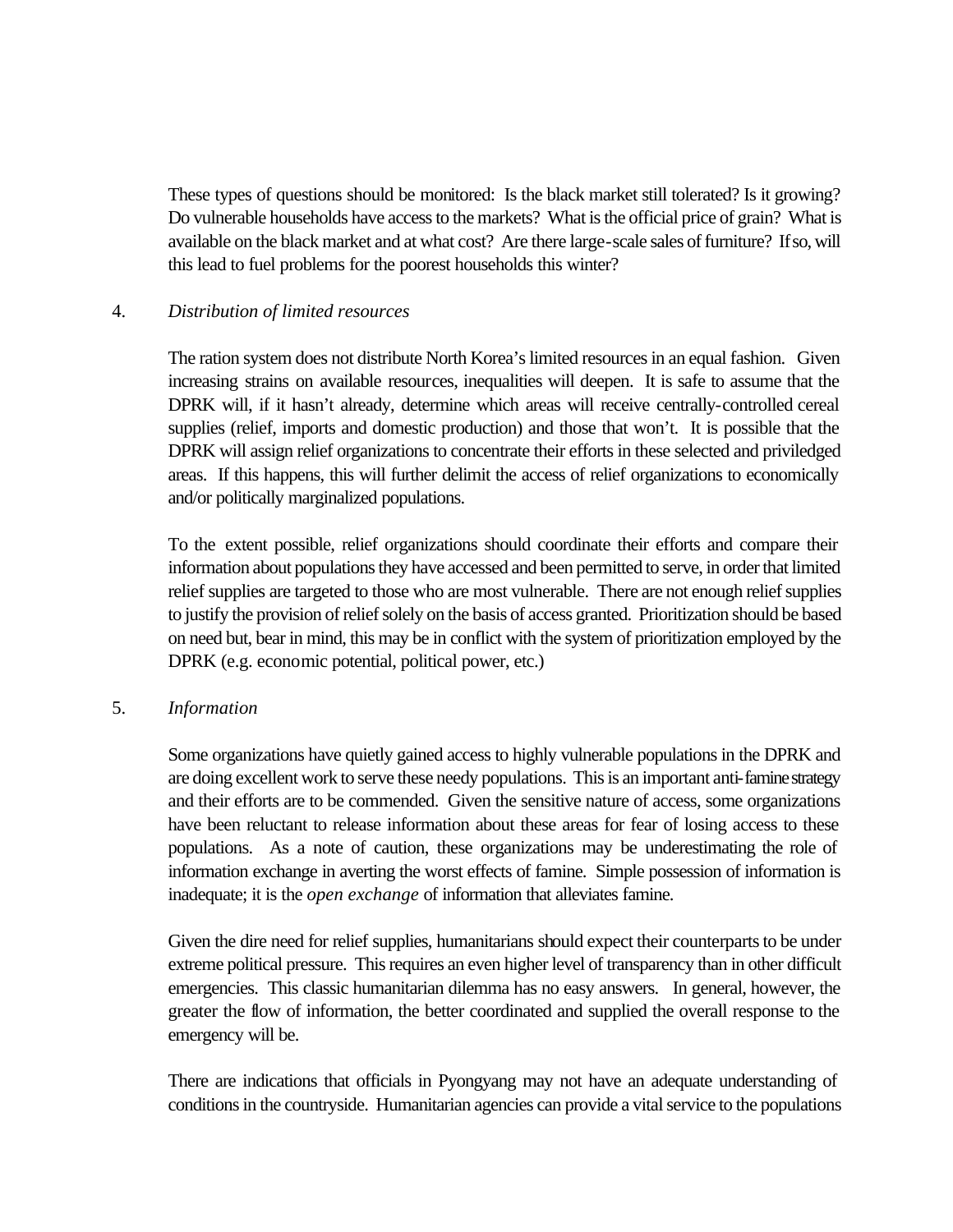they aim to serve by sharing their findings and concerns with authorities at all levels of government, including line ministries (e.g. Ministry of Health).

#### 6. *Population Movements*

There are continuing reports of internal displacement within and minor refugee flows out of North Korea. The internally displaced are the most vulnerable of all populations in North Korea. Population flows need to be monitored and trends recorded. Official policies that forcibly prohibit internal displacement should be strongly discouraged. Learning the origin of internal displacement and acting upon this information is critical. While internal displacement should not be discouraged, stopping displacement through meeting emergency relief needs in sending areas will greatly increase the chances of survival for these populations.

## 7. *Capacity Building*

As the crisis in North Korea intensifies, the central authorities have responded by decentralizing responsibility to local leaders. This has yielded new coping mechanisms for areas able to recover scrap metal for barter trade with China or coastal areas able to trade sea products with Japan, for example. On the other hand, it has deepened vulnerability in communities with traditionally weak economic bases or among those that lack strong leadership. This presents a special challenge to humanitarians who must identify and reach (through the types of indicators and strategies outlined in this paper) areas that are without charismatic leadership. On a positive note, this is an opportunity for strengthening the autonomy of local government structures, a necessary development if North Korea is ever to withstand its inevitable and continuing humanitarian crises.

### **Concluding Remarks**

History teaches us that famine may threaten the survival of the people of a communist nation but it will not threaten the dominant political regime. Therefore, a potential donor's use of humanitarian assistance as a tool of foreign policy is not only particularly inappropriate but is counterproductive as well. This paper has argued that it is not a question of whether or not to provide aid to North Korea. Rather, it has sought to underscore the serious challenges that are complicating the effective provision of relief assistance. It is more than a matter of simply providing massive donations of food and medicine, although these are, of course, badly needed. Fully understanding the political nature of this emergency is essential as well.

The humanitarian crisis in North Korea will worsen as this season progresses. Given the overall vulnerability of North Korea's agriculture and ecological systems, it can be expected that any heavy rains (normal or otherwise) will cause further flood damage in this, and the years to come. The 1997/98 harvest will be inadequate and there will be continuing humanitarian needs in North Korea for the foreseeable future. Out of recognition of this trend, this paper has raised difficult issues that need to be faced by humanitarians who are scrambling to do their utmost for those who suffer in North Korea. The more astutely these issues are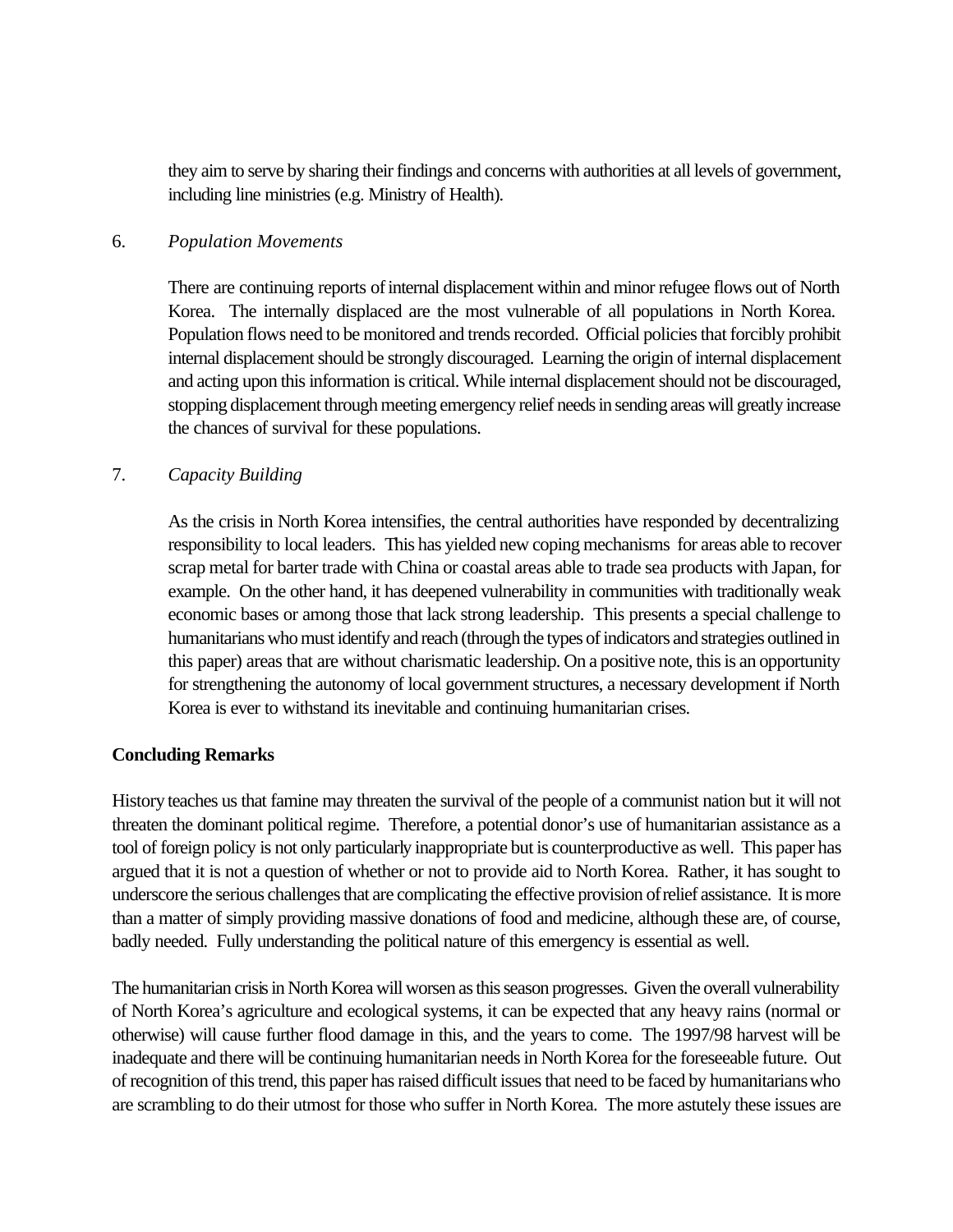addressed today, the greater the chance of surviving this year will be for vulnerable people living in North Korea.